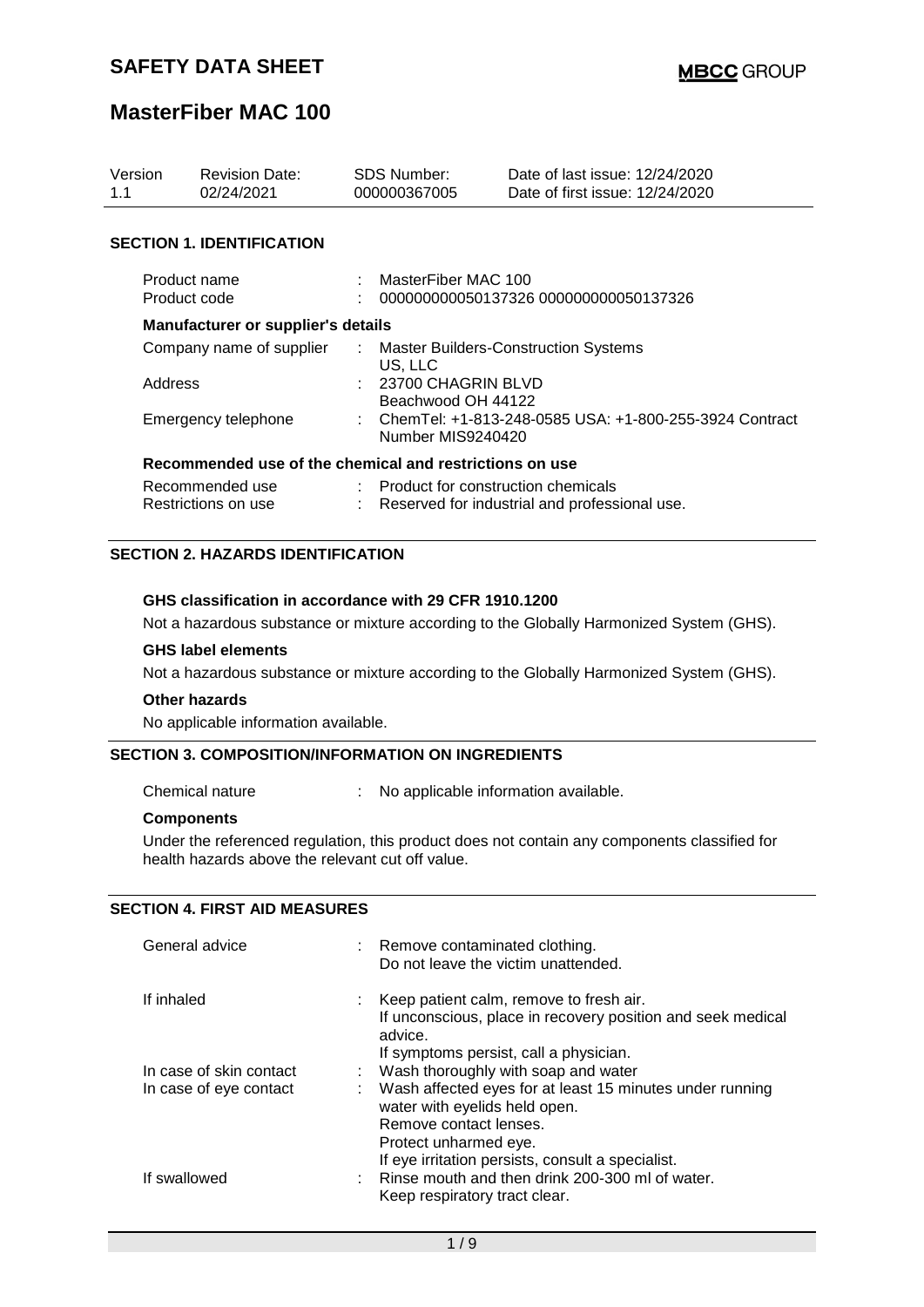# **MasterFiber MAC 100**

| Version<br>1.1                                                                  | <b>Revision Date:</b><br>02/24/2021           |  | SDS Number:<br>000000367005                               | Date of last issue: 12/24/2020<br>Date of first issue: 12/24/2020                                                                                                                                                                                                                  |
|---------------------------------------------------------------------------------|-----------------------------------------------|--|-----------------------------------------------------------|------------------------------------------------------------------------------------------------------------------------------------------------------------------------------------------------------------------------------------------------------------------------------------|
| Most important symptoms<br>and effects, both acute and<br>delayed               |                                               |  | None known.                                               | Do not give milk or alcoholic beverages.<br>Never give anything by mouth to an unconscious person.<br>If symptoms persist, call a physician.                                                                                                                                       |
|                                                                                 | Notes to physician                            |  | Treat symptomatically.                                    |                                                                                                                                                                                                                                                                                    |
|                                                                                 | <b>SECTION 5. FIRE-FIGHTING MEASURES</b>      |  |                                                           |                                                                                                                                                                                                                                                                                    |
|                                                                                 | Suitable extinguishing media                  |  | Carbon dioxide (CO2)<br>Dry powder<br>Foam<br>Water spray |                                                                                                                                                                                                                                                                                    |
|                                                                                 | Specific hazards during fire<br>fighting      |  |                                                           | No applicable information available.                                                                                                                                                                                                                                               |
| Further information<br>Special protective equipment<br>for fire-fighters        |                                               |  | ble.                                                      | Copious amounts of water may be used to cool exposures.<br>In case of combustion evolution of toxic gases/vapours possi-<br>Standard procedure for chemical fires.<br>Use extinguishing measures that are appropriate to local cir-<br>cumstances and the surrounding environment. |
|                                                                                 |                                               |  | apparatus and turn-out gear.<br>essary.                   | Firefighters should be equipped with self-contained breathing<br>Wear self-contained breathing apparatus for firefighting if nec-                                                                                                                                                  |
|                                                                                 | <b>SECTION 6. ACCIDENTAL RELEASE MEASURES</b> |  |                                                           |                                                                                                                                                                                                                                                                                    |
| Personal precautions, protec- :<br>tive equipment and emer-<br>gency procedures |                                               |  | Avoid dust formation.                                     | Use personal protective clothing.<br>Avoid contact with the skin, eyes and clothing.                                                                                                                                                                                               |
| <b>Environmental precautions</b>                                                |                                               |  |                                                           | Contain contaminated water/firefighting water.                                                                                                                                                                                                                                     |

Do not discharge into drains/surface waters/groundwater.

| No special environmental precautions required. |  |  |
|------------------------------------------------|--|--|
|------------------------------------------------|--|--|

| Methods and materials for<br>containment and cleaning up | Sweep/shovel up.<br>Place into suitable containers for reuse or disposal in a li-<br>censed facility.<br>Dispose of in accordance with national, state and local regula-<br>tions. |
|----------------------------------------------------------|------------------------------------------------------------------------------------------------------------------------------------------------------------------------------------|
|                                                          | Pick up and arrange disposal without creating dust.<br>Sweep up and shovel.<br>Keep in suitable, closed containers for disposal.                                                   |

## **SECTION 7. HANDLING AND STORAGE**

| Advice on protection against | : Avoid dust formation. |
|------------------------------|-------------------------|
| fire and explosion           |                         |

Provide appropriate exhaust ventilation at places where dust is formed.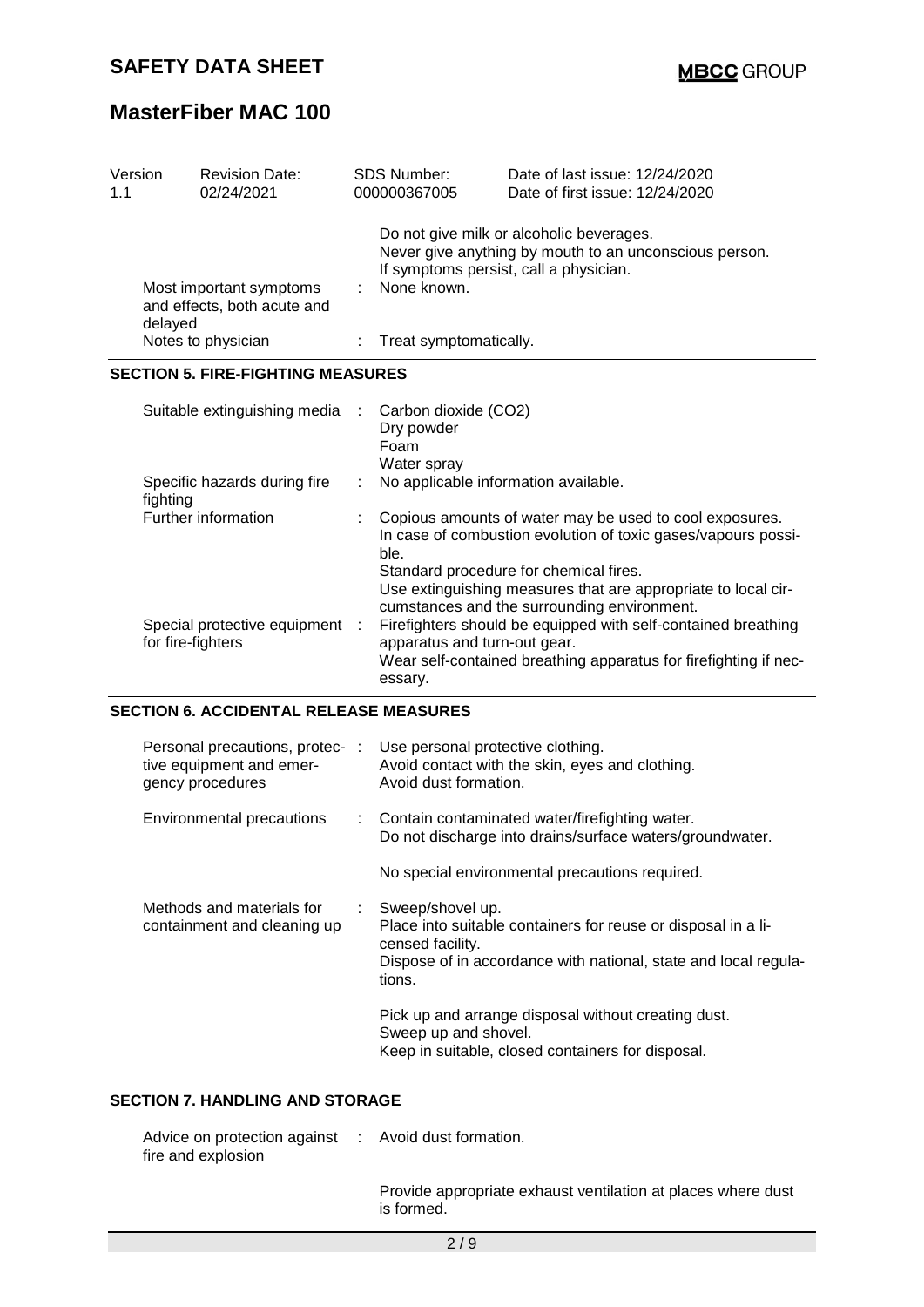# **MasterFiber MAC 100**

| Version<br>1.1                                                                |                    | <b>Revision Date:</b><br>02/24/2021                     |                                                                                                                           | <b>SDS Number:</b><br>000000367005       | Date of last issue: 12/24/2020<br>Date of first issue: 12/24/2020                                                                                                               |  |  |  |
|-------------------------------------------------------------------------------|--------------------|---------------------------------------------------------|---------------------------------------------------------------------------------------------------------------------------|------------------------------------------|---------------------------------------------------------------------------------------------------------------------------------------------------------------------------------|--|--|--|
| Advice on safe handling                                                       |                    | : Ensure thorough ventilation of stores and work areas. |                                                                                                                           |                                          |                                                                                                                                                                                 |  |  |  |
|                                                                               |                    |                                                         | For personal protection see section 8.<br>Smoking, eating and drinking should be prohibited in the ap-<br>plication area. |                                          |                                                                                                                                                                                 |  |  |  |
| Conditions for safe storage<br>Further information on stor-<br>age conditions |                    | ÷.                                                      | Electrical installations / working materials must comply with<br>the technological safety standards.                      |                                          |                                                                                                                                                                                 |  |  |  |
|                                                                               |                    |                                                         | Avoid dust formation, product dust can form an explosive mix-<br>ture with air.                                           |                                          |                                                                                                                                                                                 |  |  |  |
|                                                                               | Materials to avoid |                                                         |                                                                                                                           | No applicable information available.     |                                                                                                                                                                                 |  |  |  |
|                                                                               |                    |                                                         |                                                                                                                           | No materials to be especially mentioned. |                                                                                                                                                                                 |  |  |  |
|                                                                               | age stability      | Further information on stor-                            |                                                                                                                           |                                          | Keep only in the original container in a cool, dry, well-<br>ventilated place away from ignition sources, heat or flame.<br>No decomposition if stored and applied as directed. |  |  |  |

### **SECTION 8. EXPOSURE CONTROLS/PERSONAL PROTECTION**

| Ingredients with workplace control parameters                   |                                                                                                                                                                                                                                                                                                                              |  |  |  |  |  |  |
|-----------------------------------------------------------------|------------------------------------------------------------------------------------------------------------------------------------------------------------------------------------------------------------------------------------------------------------------------------------------------------------------------------|--|--|--|--|--|--|
| Contains no substances with occupational exposure limit values. |                                                                                                                                                                                                                                                                                                                              |  |  |  |  |  |  |
| <b>Engineering measures</b>                                     | Provide local exhaust ventilation to maintain recommended<br>P.E.L.                                                                                                                                                                                                                                                          |  |  |  |  |  |  |
| Personal protective equipment                                   |                                                                                                                                                                                                                                                                                                                              |  |  |  |  |  |  |
| Respiratory protection                                          | : Wear respiratory protection if ventilation is inadequate.<br>Wear a NIOSH-certified (or equivalent) respirator as neces-<br>sary.                                                                                                                                                                                          |  |  |  |  |  |  |
| Hand protection                                                 |                                                                                                                                                                                                                                                                                                                              |  |  |  |  |  |  |
| Remarks                                                         | Protective glove selection must be based on the user's as-<br>sessment of the workplace hazards.                                                                                                                                                                                                                             |  |  |  |  |  |  |
| Eye protection                                                  | Safety glasses with side-shields.<br>Safety glasses                                                                                                                                                                                                                                                                          |  |  |  |  |  |  |
| Skin and body protection                                        | Body protection must be chosen based on level of activity<br>and exposure.<br>Protective suit                                                                                                                                                                                                                                |  |  |  |  |  |  |
| Protective measures                                             | : Handle in accordance with good industrial hygiene and safety<br>practice.                                                                                                                                                                                                                                                  |  |  |  |  |  |  |
| Hygiene measures                                                | : Food, beverages, and tobacco products shall not be carried,<br>stored, or consumed where this material is in use.<br>Hands and/or face should be washed before breaks and at<br>the end of the shift.<br>Handle in accordance with good industrial hygiene and safety<br>practice.<br>General industrial hygiene practice. |  |  |  |  |  |  |

### **SECTION 9. PHYSICAL AND CHEMICAL PROPERTIES**

| Appearance | : fibers |
|------------|----------|
| Color      | : gray   |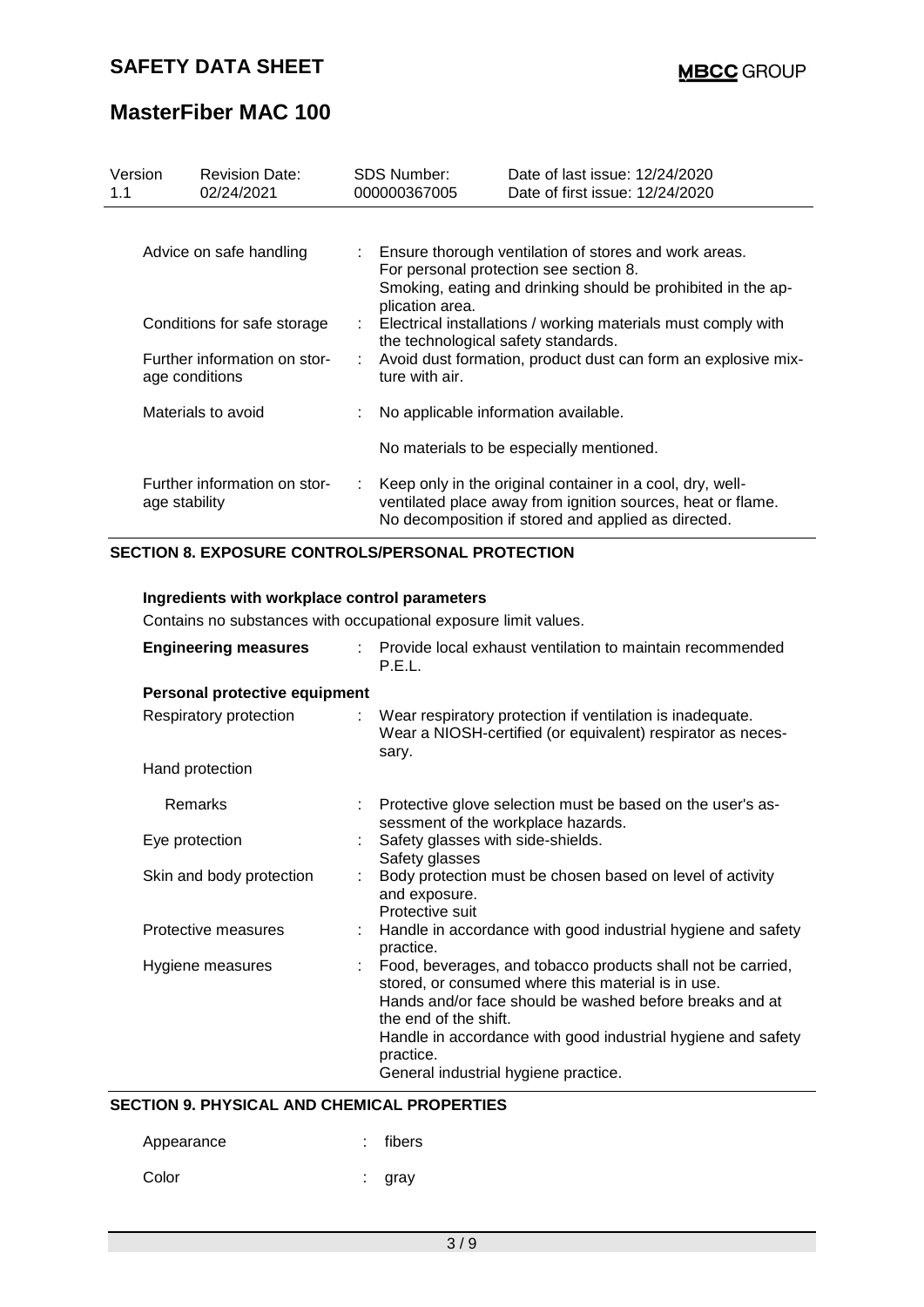# **MasterFiber MAC 100**

| 1.1 | Version                                | <b>Revision Date:</b><br>02/24/2021                 |   | SDS Number:<br>000000367005    | Date of last issue: 12/24/2020<br>Date of first issue: 12/24/2020 |
|-----|----------------------------------------|-----------------------------------------------------|---|--------------------------------|-------------------------------------------------------------------|
|     | Odor                                   |                                                     |   | product specific               |                                                                   |
|     | pH                                     |                                                     |   | Not applicable                 |                                                                   |
|     | Melting point                          |                                                     |   | Not applicable                 |                                                                   |
|     | Boiling point                          |                                                     |   |                                | No applicable information available.                              |
|     | Flash point                            |                                                     |   | Not applicable                 |                                                                   |
|     |                                        | Evaporation rate                                    |   |                                | No applicable information available.                              |
|     |                                        | Flammability (solid, gas)                           |   | not highly flammable           |                                                                   |
|     | Self-ignition                          |                                                     |   | not self-igniting              |                                                                   |
|     |                                        | Upper explosion limit / Upper<br>flammability limit | ÷ |                                | No applicable information available.                              |
|     |                                        | Lower explosion limit / Lower<br>flammability limit | ÷ |                                | No applicable information available.                              |
|     |                                        | Vapor pressure                                      |   | Not applicable                 |                                                                   |
|     |                                        | Relative vapor density                              |   |                                | No applicable information available.                              |
|     |                                        | Relative density                                    |   |                                | No applicable information available.                              |
|     | <b>Bulk density</b><br>Solubility(ies) |                                                     |   | 1,800 - 2,400 kg/m3            |                                                                   |
|     |                                        | Water solubility                                    |   | insoluble                      |                                                                   |
|     |                                        | Solubility in other solvents                        | ÷ |                                | No applicable information available.                              |
|     | octanol/water                          | Partition coefficient: n-                           |   | Not applicable                 |                                                                   |
|     |                                        | Autoignition temperature                            |   |                                | No applicable information available.                              |
|     |                                        | Decomposition temperature                           |   | scribed/indicated.             | No decomposition if stored and handled as pre-                    |
|     | Viscosity                              | Viscosity, dynamic                                  |   |                                | No applicable information available.                              |
|     |                                        | Viscosity, kinematic                                |   |                                | No applicable information available.                              |
|     |                                        | <b>Explosive properties</b>                         |   | Not explosive<br>Not explosive |                                                                   |
|     |                                        | Oxidizing properties                                |   | as oxidizing.                  | Based on its structural properties the product is not classified  |
|     |                                        | Sublimation point                                   |   |                                | No applicable information available.                              |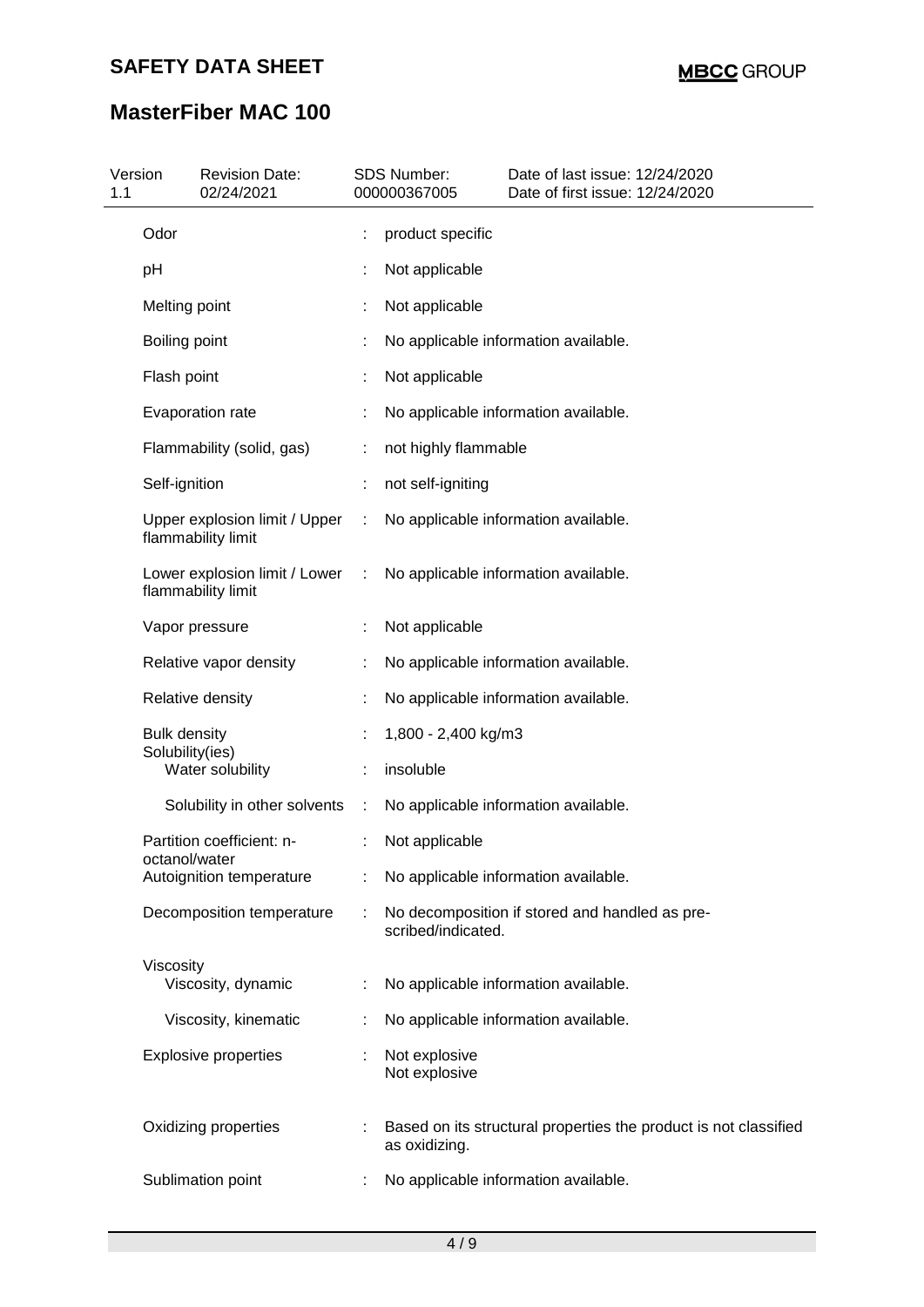# **MasterFiber MAC 100**

| Version<br>1.1 |                      | <b>Revision Date:</b><br>02/24/2021                                      |   | SDS Number:<br>000000367005                                                                                                                                                                                                                                                                                                                                      | Date of last issue: 12/24/2020<br>Date of first issue: 12/24/2020                                                         |
|----------------|----------------------|--------------------------------------------------------------------------|---|------------------------------------------------------------------------------------------------------------------------------------------------------------------------------------------------------------------------------------------------------------------------------------------------------------------------------------------------------------------|---------------------------------------------------------------------------------------------------------------------------|
|                | Metal corrosion rate |                                                                          |   |                                                                                                                                                                                                                                                                                                                                                                  | : Corrosive effects to metal are not anticipated.                                                                         |
|                |                      | <b>SECTION 10. STABILITY AND REACTIVITY</b>                              |   |                                                                                                                                                                                                                                                                                                                                                                  |                                                                                                                           |
|                | Reactivity<br>tions  | Chemical stability<br>Possibility of hazardous reac-                     | ÷ | No applicable information available.<br>No decomposition if stored and applied as directed.<br>No applicable information available.<br>No decomposition if stored and applied as directed.<br>The product is stable if stored and handled as pre-<br>scribed/indicated.<br>Stable under recommended storage conditions.<br>No hazards to be specially mentioned. |                                                                                                                           |
|                | products             | Conditions to avoid<br>Incompatible materials<br>Hazardous decomposition |   |                                                                                                                                                                                                                                                                                                                                                                  | See SDS section 7 - Handling and storage.<br>No applicable information available.<br>No applicable information available. |

#### **SECTION 11. TOXICOLOGICAL INFORMATION**

#### **Acute toxicity**

Not classified based on available information.

#### **Product:**

| Acute oral toxicity              |  | : $ATE: > 5,000 \text{ mg/kg}$                         |  |  |  |  |
|----------------------------------|--|--------------------------------------------------------|--|--|--|--|
| Acute inhalation toxicity        |  | : ATE: Remarks: Determined for gas                     |  |  |  |  |
|                                  |  | $ATE: > 20.0000$ mg/l<br>Remarks: Determined for vapor |  |  |  |  |
|                                  |  | $ATE: > 5.0000$ mg/l<br>Remarks: Determined for mist   |  |  |  |  |
|                                  |  | $ATE: > 5.0000$ mg/l<br>Remarks: Determined for dust   |  |  |  |  |
| Acute dermal toxicity            |  | : $ATE: > 5,000 \text{ mg/kg}$                         |  |  |  |  |
| <b>Skin corrosion/irritation</b> |  |                                                        |  |  |  |  |

## Not classified based on available information.

#### **Serious eye damage/eye irritation**

Not classified based on available information.

#### **Respiratory or skin sensitization**

#### **Skin sensitization**

Not classified based on available information.

#### **Respiratory sensitization**

Not classified based on available information.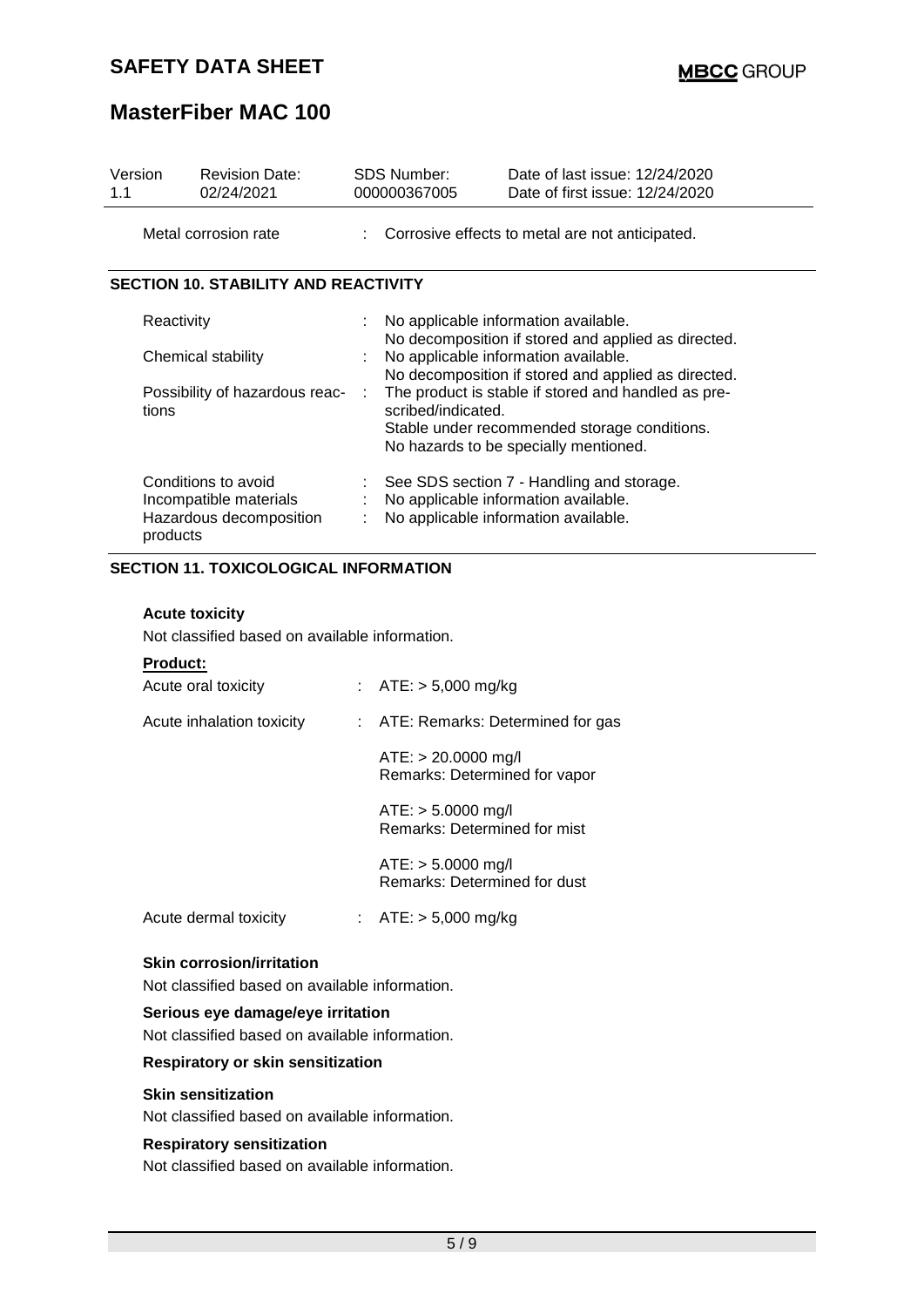# **MasterFiber MAC 100**

| Version<br>1.1  | <b>Revision Date:</b><br>02/24/2021            | <b>SDS Number:</b><br>000000367005 | Date of last issue: 12/24/2020<br>Date of first issue: 12/24/2020                                                    |
|-----------------|------------------------------------------------|------------------------------------|----------------------------------------------------------------------------------------------------------------------|
|                 | <b>Germ cell mutagenicity</b>                  |                                    |                                                                                                                      |
|                 | Not classified based on available information. |                                    |                                                                                                                      |
|                 | Carcinogenicity                                |                                    |                                                                                                                      |
|                 | Not classified based on available information. |                                    |                                                                                                                      |
|                 | <b>Reproductive toxicity</b>                   |                                    |                                                                                                                      |
|                 | Not classified based on available information. |                                    |                                                                                                                      |
|                 | <b>STOT-single exposure</b>                    |                                    |                                                                                                                      |
|                 | Not classified based on available information. |                                    |                                                                                                                      |
|                 | <b>STOT-repeated exposure</b>                  |                                    |                                                                                                                      |
|                 | Not classified based on available information. |                                    |                                                                                                                      |
|                 | <b>Aspiration toxicity</b>                     |                                    |                                                                                                                      |
|                 | Not classified based on available information. |                                    |                                                                                                                      |
|                 | <b>Further information</b>                     |                                    |                                                                                                                      |
| <b>Product:</b> |                                                |                                    |                                                                                                                      |
| Remarks         |                                                |                                    | The product has not been tested. The statement has been<br>derived from the properties of the individual components. |
|                 | Remarks                                        | No data available                  |                                                                                                                      |

| <b>Ecotoxicity</b>                                        |                                                  |
|-----------------------------------------------------------|--------------------------------------------------|
| No data available                                         |                                                  |
| <b>Persistence and degradability</b><br>No data available |                                                  |
| <b>Bioaccumulative potential</b><br>No data available     |                                                  |
| <b>Mobility in soil</b><br>No data available              |                                                  |
| Other adverse effects                                     |                                                  |
| <b>Product:</b><br>mation                                 |                                                  |
|                                                           | Additional ecological infor- : No data available |

| <b>Disposal methods</b> |                                                                                                                                                                                                               |
|-------------------------|---------------------------------------------------------------------------------------------------------------------------------------------------------------------------------------------------------------|
| Waste from residues     | Dispose of in accordance with local authority regulations.<br>Do not discharge into drains/surface waters/groundwater.                                                                                        |
| Contaminated packaging  | : Contaminated packaging should be emptied as far as possi-<br>ble; then it can be passed on for recycling after being thor-<br>oughly cleaned.<br>Empty containers should be taken to an approved waste han- |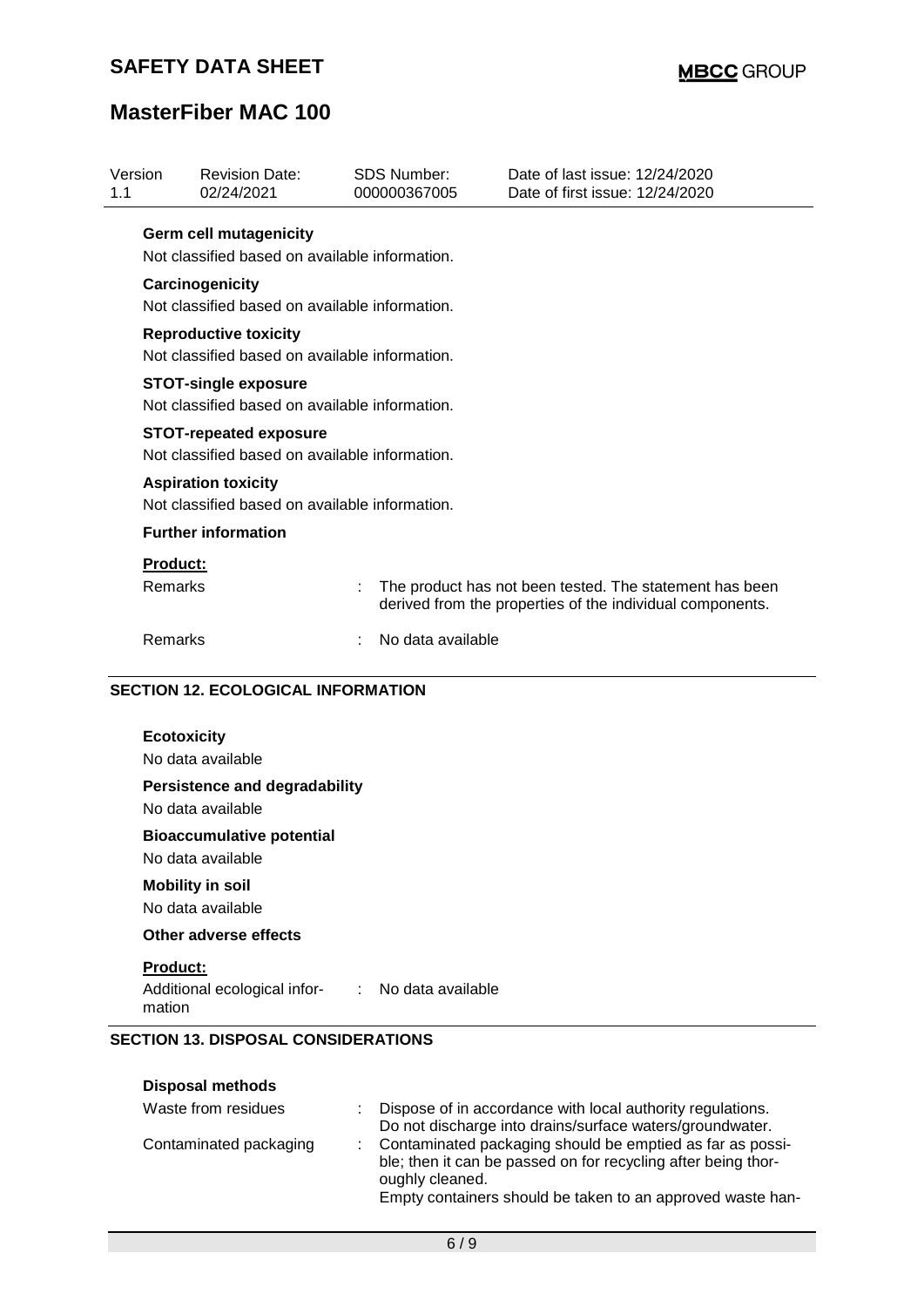# **MasterFiber MAC 100**

| Version<br>1.1                              | <b>Revision Date:</b><br>02/24/2021                                                                                 | <b>SDS Number:</b><br>000000367005 | Date of last issue: 12/24/2020<br>Date of first issue: 12/24/2020                                                                                                                               |  |  |  |  |
|---------------------------------------------|---------------------------------------------------------------------------------------------------------------------|------------------------------------|-------------------------------------------------------------------------------------------------------------------------------------------------------------------------------------------------|--|--|--|--|
|                                             |                                                                                                                     |                                    | dling site for recycling or disposal.                                                                                                                                                           |  |  |  |  |
|                                             | <b>SECTION 14. TRANSPORT INFORMATION</b>                                                                            |                                    |                                                                                                                                                                                                 |  |  |  |  |
|                                             | <b>International Regulations</b>                                                                                    |                                    |                                                                                                                                                                                                 |  |  |  |  |
|                                             | <b>UNRTDG</b><br>Not regulated as a dangerous good                                                                  |                                    |                                                                                                                                                                                                 |  |  |  |  |
|                                             | <b>IATA-DGR</b><br>Not regulated as a dangerous good                                                                |                                    |                                                                                                                                                                                                 |  |  |  |  |
|                                             | <b>IMDG-Code</b><br>Not regulated as a dangerous good                                                               |                                    |                                                                                                                                                                                                 |  |  |  |  |
|                                             | Transport in bulk according to Annex II of MARPOL 73/78 and the IBC Code<br>Not applicable for product as supplied. |                                    |                                                                                                                                                                                                 |  |  |  |  |
| <b>Domestic regulation</b>                  |                                                                                                                     |                                    |                                                                                                                                                                                                 |  |  |  |  |
| 49 CFR<br>Not regulated as a dangerous good |                                                                                                                     |                                    |                                                                                                                                                                                                 |  |  |  |  |
|                                             | <b>SECTION 15. REGULATORY INFORMATION</b>                                                                           |                                    |                                                                                                                                                                                                 |  |  |  |  |
|                                             | <b>California Prop. 65</b>                                                                                          |                                    |                                                                                                                                                                                                 |  |  |  |  |
|                                             | mation go to www.P65Warnings.ca.gov.                                                                                |                                    | WARNING: This product can expose you to chemicals including Carbon black, Kieselguhr, soda<br>ash flux-calcined, which is/are known to the State of California to cause cancer. For more infor- |  |  |  |  |
|                                             | The ingredients of this product are reported in the following inventories:                                          |                                    |                                                                                                                                                                                                 |  |  |  |  |

**The ingredients of this product are reported in the following inventories:**

| <b>TSCA</b> |  | Exempt as an article |
|-------------|--|----------------------|
|-------------|--|----------------------|

DSL **DSL** : Exempt as an article

**SECTION 16. OTHER INFORMATION**

**Further information**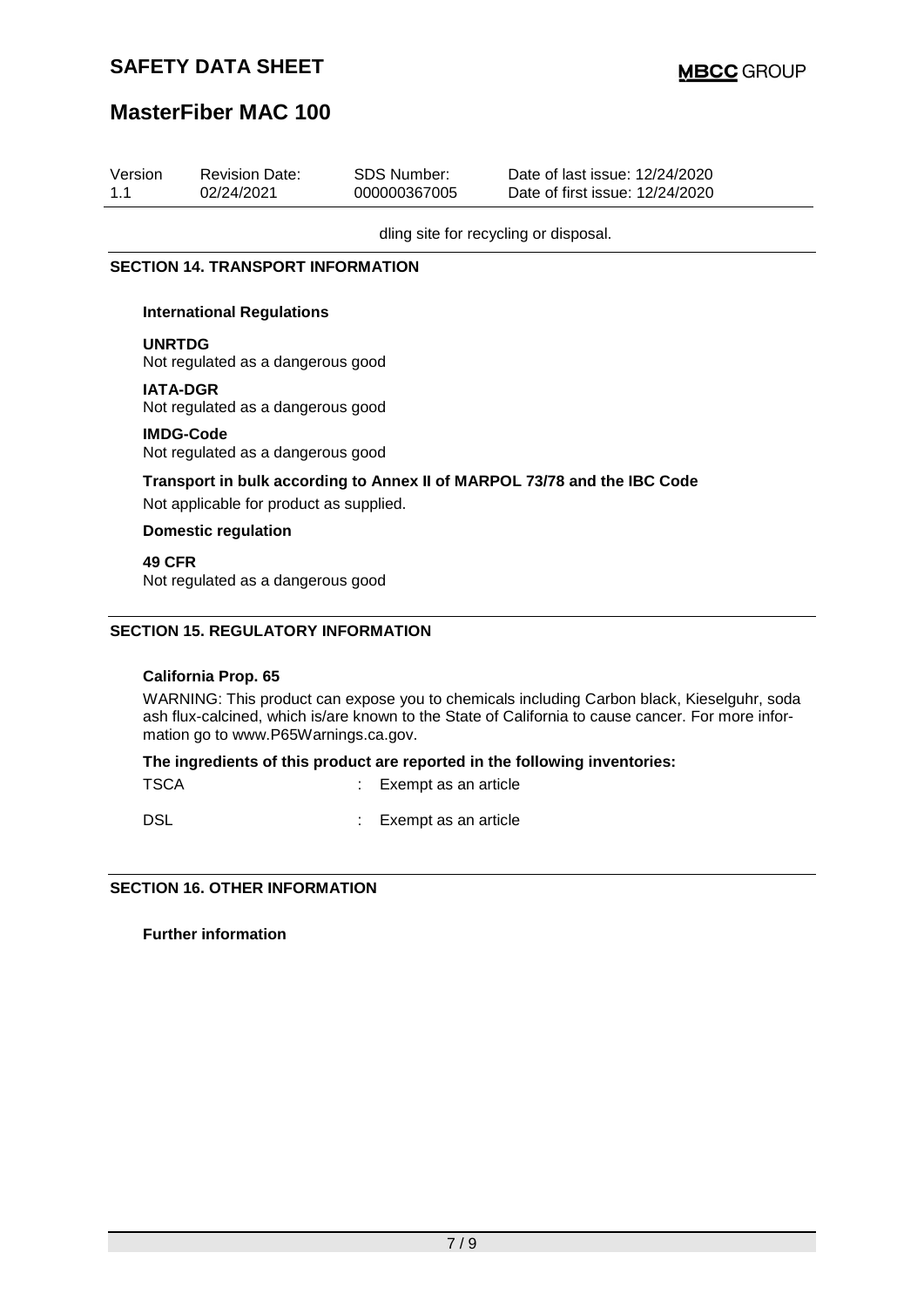# **MasterFiber MAC 100**



#### **Full text of other abbreviations**

AICS - Australian Inventory of Chemical Substances; ASTM - American Society for the Testing of Materials; bw - Body weight; CERCLA - Comprehensive Environmental Response, Compensation, and Liability Act; CMR - Carcinogen, Mutagen or Reproductive Toxicant; DIN - Standard of the German Institute for Standardisation; DOT - Department of Transportation; DSL - Domestic Substances List (Canada); ECx - Concentration associated with x% response; EHS - Extremely Hazardous Substance; ELx - Loading rate associated with x% response; EmS - Emergency Schedule; ENCS - Existing and New Chemical Substances (Japan); ErCx - Concentration associated with x% growth rate response; ERG - Emergency Response Guide; GHS - Globally Harmonized System; GLP - Good Laboratory Practice; HMIS - Hazardous Materials Identification System; IARC - International Agency for Research on Cancer; IATA - International Air Transport Association; IBC - International Code for the Construction and Equipment of Ships carrying Dangerous Chemicals in Bulk; IC50 - Half maximal inhibitory concentration; ICAO - International Civil Aviation Organization; IECSC - Inventory of Existing Chemical Substances in China; IMDG - International Maritime Dangerous Goods; IMO - International Maritime Organization; ISHL - Industrial Safety and Health Law (Japan); ISO - International Organisation for Standardization; KECI - Korea Existing Chemicals Inventory; LC50 - Lethal Concentration to 50 % of a test population; LD50 - Lethal Dose to 50% of a test population (Median Lethal Dose); MARPOL - International Convention for the Prevention of Pollution from Ships; MSHA - Mine Safety and Health Administration; n.o.s. - Not Otherwise Specified; NFPA - National Fire Protection Association; NO(A)EC - No Observed (Adverse) Effect Concentration; NO(A)EL - No Observed (Adverse) Effect Level; NOELR - No Observable Effect Loading Rate; NTP - National Toxicology Program; NZIoC - New Zealand Inventory of Chemicals; OECD - Organization for Economic Co-operation and Development; OPPTS - Office of Chemical Safety and Pollution Prevention; PBT - Persistent, Bioaccumulative and Toxic substance; PICCS - Philippines Inventory of Chemicals and Chemical Substances; (Q)SAR - (Quantitative) Structure Activity Relationship; RCRA - Resource Conservation and Recovery Act; REACH - Regulation (EC) No 1907/2006 of the European Parliament and of the Council concerning the Registration, Evaluation, Authorisation and Restriction of Chemicals; RQ - Reportable Quantity; SADT - Self-Accelerating Decomposition Temperature; SARA - Superfund Amendments and Reauthorization Act; SDS - Safety Data Sheet; TCSI - Taiwan Chemical Substance Inventory; TSCA - Toxic Substances Control Act (United States); UN - United Nations; UNRTDG - United Nations Recommendations on the Transport of Dangerous Goods; vPvB - Very Persistent and Very Bioaccumulative